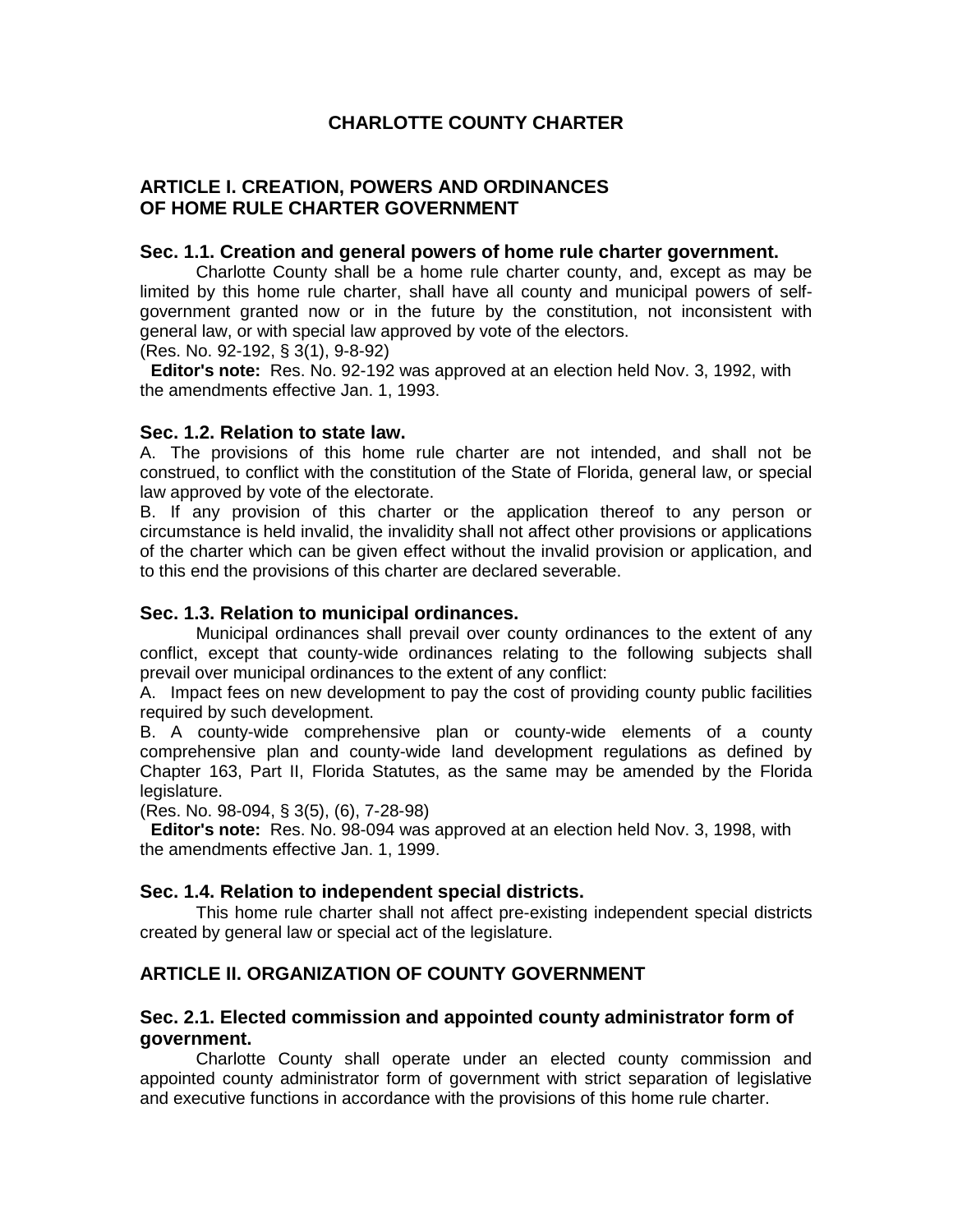## **Sec. 2.2. Legislative branch.**

A. *The county commission.* The governing body of the county shall be a board of county commissioners composed of five (5) members serving staggered terms of four (4) years. There shall be one (1) commissioner for each of the five (5) county commissioner districts established pursuant to general law, and they shall be elected on a county-wide basis by the electors of the county. Each candidate for the office of commissioner shall reside within the district from which such candidate seeks election for at least six (6) months immediately prior to the tie [time] of qualifying to run for that office, and during the term of office for each commissioner shall reside in the district from which such commissioner ran for office, provided that any commissioner who is removed from a district by redistricting may continue to serve during the balance of the term of office.

B. *Redistricting.* Commissioner districts shall be changed only after notice and a public hearing.

C. *Salaries and other compensation.* Salaries and other compensation of the county commissioners shall be the same as those set by general law for the county commissioners of noncharter counties.

D. *Authority.* The board of county commissioners shall exercise all legislative authority provided by this home rule charter and shall have all powers of local self-government not inconsistent with general law or special law approved by vote of the electors. The adoption of all ordinances shall require the affirmative vote of a majority of the total membership of the board of county commissioners. In addition to its other powers and duties, the board of county commissioners shall conduct continuing studies in the operation of county programs and services and take action on programs for improvement of the county and the welfare of its residents.

E. *Vacancies.* A vacancy in the office of county commissioner shall be defined and filled as provided by general law and the Florida Constitution.

F. *Recall.* The members of the board of county commissioners shall be subject to recall as provided by general law.

G. *Initiative.*

(1) The people of Charlotte County shall have the right to initiate county ordinances in order to establish new ordinances and to amend or repeal existing ordinances upon petition by a number of electors equal to ten (10) percent of the number of electors qualified to vote in the county as a whole in the last preceding general election.

(2) The sponsor of an initiative ordinance shall, prior to obtaining any signatures, submit the text of the proposed ordinance to the supervisor of elections, with the form on which signatures will be affixed, and shall obtain the approval of the supervisor of elections of such form. The style and requirements of such form shall be specified by ordinance. The beginning date of any petition drive shall commence upon the date of approval by the supervisor or [of] elections of the form on which signatures will beaffixed, and said drive shall terminate six (6) months after that date. In the event sufficient signatures are not acquired during that six-month period, the petition drive shall be rendered null and void and none of the signatures may be carried over onto another identical or similar petition. The sponsor shall submit signed and dated forms to the supervisor of elections[,] who shall within thirty (30) days verify the signatures thereon.

(3) Within sixty (60) days after the requisite number of names have been verified by the supervisor of elections and reported to the county commission, the county commission shall notice and hold a public hearing on the proposed ordinance according to law and vote on it. If the county commission fails to adopt the proposed ordinance, it shall, by resolution, call a referendum on the question of the adoption of the proposed ordinance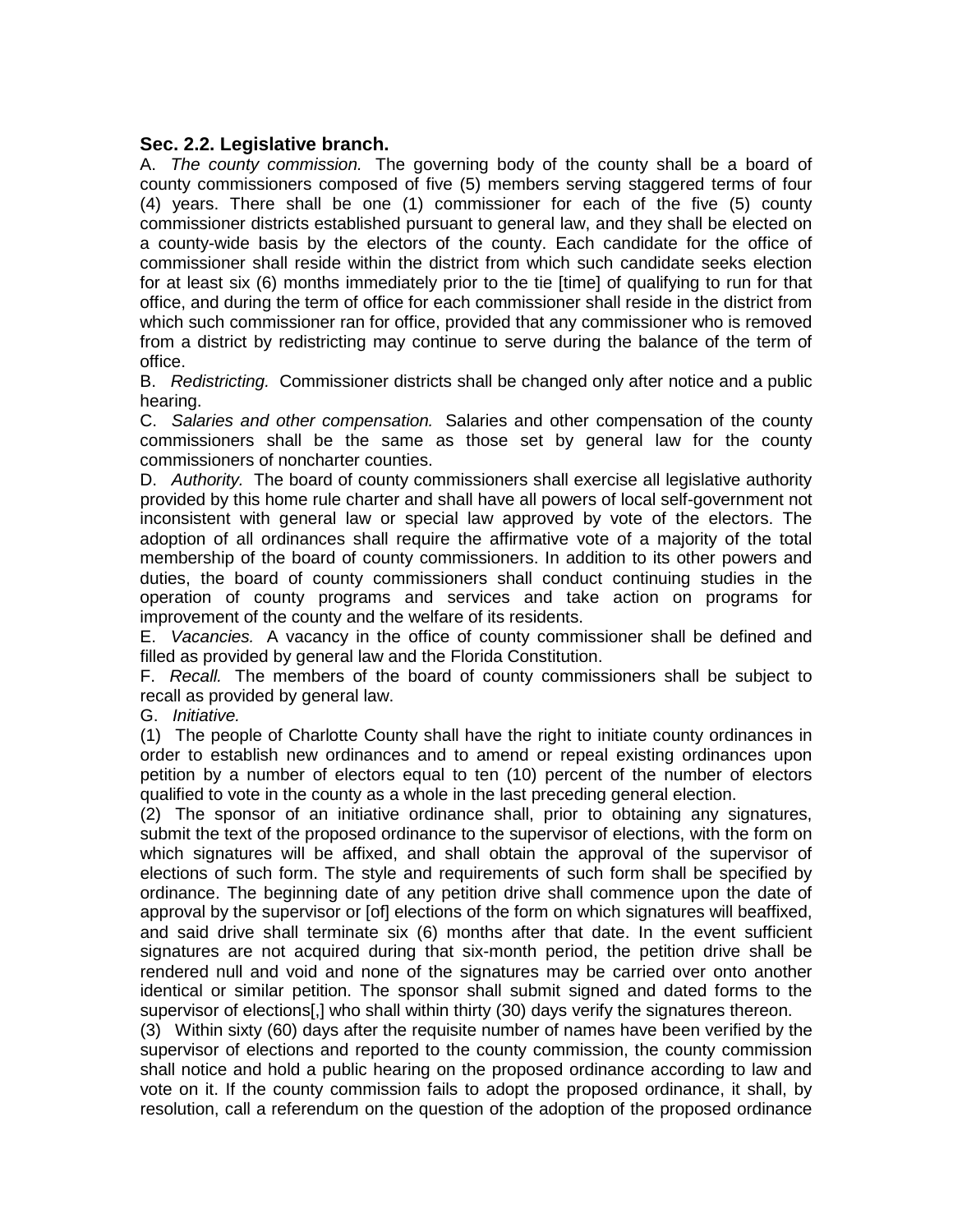to be held at the next general election occurring at least forty-five (45) daysafter the adoption of such resolution. If the question of the adoption of the proposed ordinance is approved by a majority of those registered electors voting on the question, the proposed ordinance shall be declared by resolution of the county commission to be enacted and shall become effective on the date specified in the ordinance, or, if not so specified, on January 1 of the succeeding year. The county commission shall not amend or repeal an ordinance adopted by initiative for a period of one (1) yearafter the effective date of such ordinance.

(4) The right to initiate county ordinances shall not include ordinances establishing, amending or repealing the county budget, existing debt obligations, or the re-zoning of an individual parcel of land.

H. *Municipal service taxing or benefit units.* The board of county commissioners shall, upon the petition of thirty (30) or more electors residing within a municipal service taxing unit (MSTU) or municipal service benefit unit (MSBU), establish by ordinance an appointed board of advisors to consist of five (5) qualified resident electors of such MSTU or MSBU. The ordinance shall provide for the terms of the board of advisors and for the responsibilities of the board of advisors to request such services and facilities as deemed necessary to serve the residents of the MSTU or MSBU. The board of county commissioners may abolish a board of advisors by ordinance after a public hearing, and, upon abolition of the board of advisors, no new petition for the creation of a board of advisors, shall be considered for a period of two (2) years.

I. *Economic impact estimates for ordinances.*

(1) An economic impact estimate shall be prepared for each proposed county ordinance, except as otherwise provided herein.

(2) An economic impact estimate shall include:

(a) An estimate of the cost to county government of the implementation of the proposed ordinance, including the estimated amount of paperwork;

(b) An estimate of the cost and economic benefit to all persons directly affected by the proposed ordinance; and

(c) A detailed statement of the data and methods used in making the above estimates.

(3) As part of the required published notice of intent by the board of county commissioners to consider adoption of a proposed county ordinance subject to this subsection I, notice shall be given of the location where the economic impact estimate can be inspected during normal business hours beginning no later than the day on which the required notice is published.

(4) This subsection I shall not apply to the following ordinances:

- (a) Emergency ordinances;
- (b) Initiative ordinances;

(c) Ordinances adopting a budget;

(d) Ordinances rezoning real property;

(e) Ordinances amending the future land use map of the comprehensive plan.

(5) Inadequacy or inaccuracy of an economic impact estimate shall not be grounds for invalidation of a county ordinance.

J. *Debt policy.* The county commission shall adopt and review annually a debt policy to guide the issuance and management of debt. The debt policy shall be integrated with other financial policies, operating and capital budgets. Adherence to a debt policy helps ensure that debt is issued and managed prudently in order to maintain a sound fiscal position and protect credit quality. Elements to be addressed in the debt policy shall include:

(1) The purposes for which debt may be issued.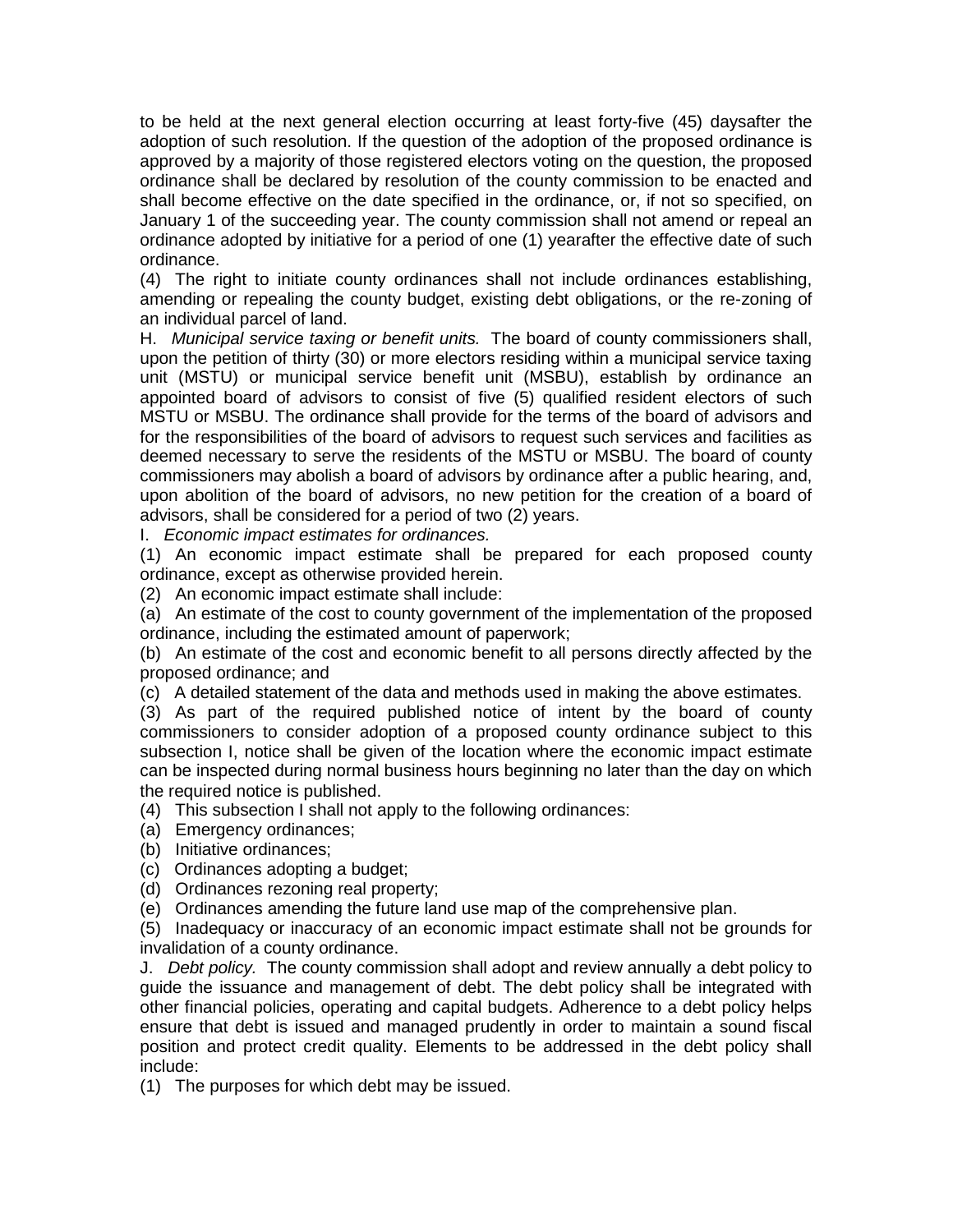(2) Legal debt limitations, or limitations established by policy (maximum amount of debt that should be outstanding at one time).

(3) The types of debt permitted to be issued and criteria for issuance of various types of debt.

(4) Structural features of debt (maturity, debt service structure).

(5) Credit objectives.

(6) Placement methods and procedures.

K. *Reserve policy.* The county commission shall adopt and review annually a reserve (stabilization funds) policy to maintain a reasonable level of financial resources to protect against reducing service levels or raising taxes and fees because of temporary revenue shortfalls or unpredicted one (1) time expenditures and cost shifts. Elements to be addressed in the reserve policy shall include:

(1) Guidelines for the use of reserve funds.

(2) The level of funding (minimum and maximums) for reserve funds and the time period over which reserve funds should be accumulated.

(3) Procedures for reporting and managing reserve funds.

(Res. No. 92-192, § 3(2, 3, 5, 8), 9-8-92; Res. No. 98-094, § 3 (1), (3), 7-28-98; Res. No. 2004-176, §§ 3, 4, 8-10-04)

**Editor's note:** Res. No. 92-192 was approved at an election held Nov. 3, 1992, with the amendments effective Jan. 1, 1993. Res. No. 98-094 was approved at an election held Nov. 3, 1998, with the amendments effective Jan. 1, 1999. Res. No. 2004-176 was approved at an election held Nov. 2, 2004, with the amendments effective Jan. 1, 2005.

## **Sec. 2.3. Executive branch.**

A. *The county administrator.*

(1) The county administrator, appointed by, and responsible to, the board of county commissioners, shall be the chief administrative officer of the county and shall be responsible for all administrative matters and operations under the authority of the board of county commissioners.

(2) The county administrator shall be appointed on the affirmative vote of four (4) members of the board of county commissioners on the basis of administrative ability and qualifications, pursuant to requirements specified by ordinance, and shall reside within the county while so employed.

(3) The county administrator's salary shall be set by the board of county commissioners.

(4) The county administrator may be removed with or without cause upon an affirmative vote of four (4) members of the board of county commissioners, or upon the affirmative vote of three (3) members at two (2) separate board meetings held at least two (2) weeks apart. Grounds for removal for cause shall include flagrant neglect of duty, physical or mental incapacity, conviction for the commission of a felony, violation of any statute relating to conduct of public employees, or such other grounds as may be provided by ordinance.

B. *County department heads.*

(1) The county department heads, with the exception of the county attorney, shall be appointed by the county administrator, with the advice and consent of the board of county commissioners, and shall be responsible to the county administrator.

(2) The county administrator shall have the authority to suspend or discharge any department head with or without cause. Procedures for the suspension or discharge of department heads shall be as provided by ordinance.

C. *Noninterference with employees.*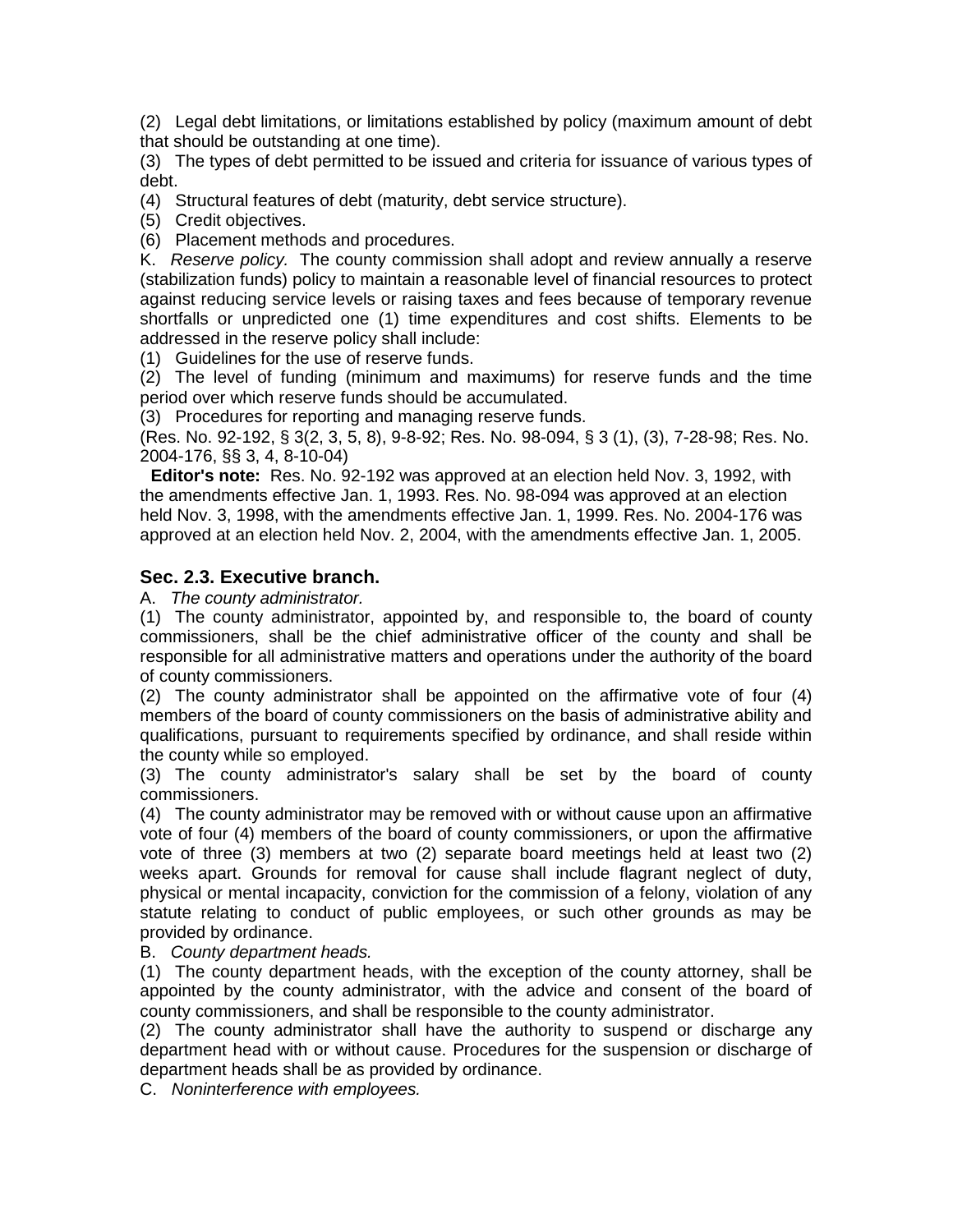(1) Except for the purposes of inquiry and information, the members of the board of county commissioners shall not interfere with the performance of the duties of any employee of the county who is under the direct or indirect supervision of the county administrator.

(2) The board of county commissioners shall have the authority to enforce this subsection against a county commissioner by a suit for injunctive relief in the circuit court. If an injunction is granted against a commissioner, such commissioner shall be personally liable for all costs and reasonable attorney's fees incurred by the board. If an injunction is not granted against the commissioner, such commissioner shall be entitled to payment by County of all costs and reasonable attorney's fees incurred in defending such action.

(3) In the event a commissioner against whom an injunction has been entered is subsequently found to be in contempt of the injunction, such commissioner's seat shall be deemed vacant and the vacancy shall be filled pursuant to the provisions of this home rule charter.

(4) Violation of subsection C(1), above, shall also constitute malfeasance in office for purposes of recall under the provisions of this home rule charter.

D. *County attorney.* There shall be a county attorney selected by the board of county commissioners who shall serve at the pleasure of the board. The county attorney shall not be under the direction and control of the county administrator but shall, instead, be responsible directly to the board of county commissioners.

E. *Administrative code.* An administrative code shall be prepared by the county administrator and adopted by the board of county commissioners. The administrative code shall contain a description of each department under the authority of the county administrator and shall include, but not be limited to, the organization and functional responsibilities of each department and the methods whereby the public may obtain information or make submissions or requests. The administrative code shall be adopted on or before January 1, 1994, and shall be updated as necessary to ensure that the information therein is accurate.

(Ord. No. 88-9, § 2, 4-26-88; Res. No. 92-192, § 3(4), 9-8-92; Res. No. 98-094, § 3(2), 7- 28-98)

**Editor's note:** Res. No. 92-192 was approved at an election held Nov. 3, 1992, with the amendments effective Jan. 1, 1993. Res. No. 98-094 was approved at an election held Nov. 3, 1998, with the amendments effective Jan. 1, 1999.

# **ARTICLE III. ELECTED COUNTY CONSTITUTIONAL OFFICES**

## **Sec. 3.1. Relationship to the home rule charter.**

The offices of sheriff, property appraiser, tax collector, clerk of the circuit court and supervisor of elections shall remain as elected constitutional offices and shall not fall under the jurisdiction of this home rule charter, except as otherwise provided herein. (Res. No. 98-094, § 3(1), 7-28-98)

## **Sec. 3.2. Residency requirements.**

No person shall be qualified as a candidate for the office of sheriff, property appraiser, tax collector, clerk of the circuit court, or supervisor of elections unless such person has resided for at least six (6) months in Charlotte County immediately prior to qualification.

(Res. No. 98-094, § 3(1), 7-28-98)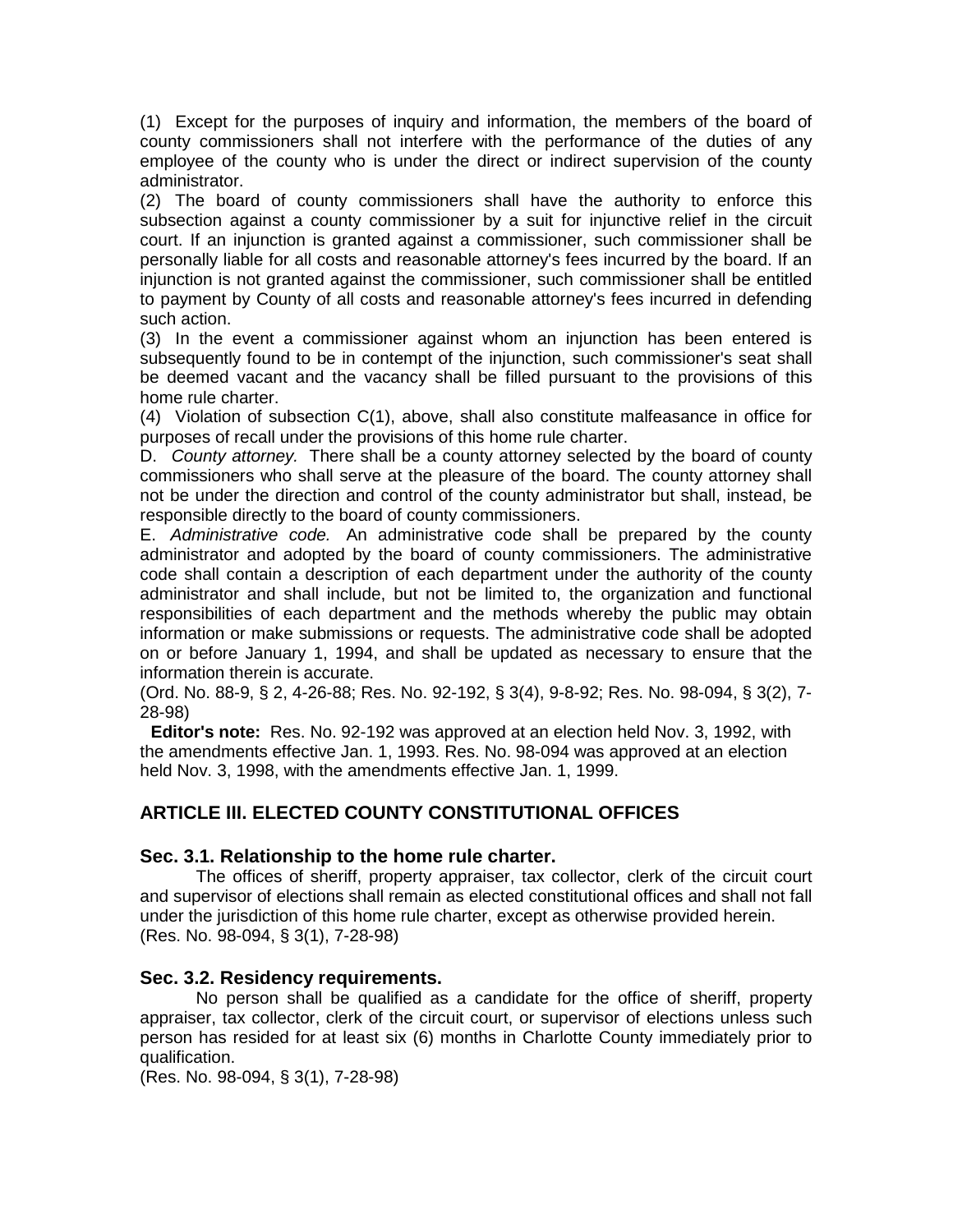**Editor's note:** Res. No. 98-094 was approved at an election held Nov. 3, 1998, with the amendments effective Jan. 1, 1999.

# **ARTICLE IV. HOME RULE CHARTER TRANSITION, AMENDMENTS, REVIEW, EFFECTIVE DATE**

## **Sec. 4.1. Home rule charter transition.**

Unless expressly provided for otherwise in this home rule charter, the adoption of this home rule charter shall not affect any existing obligations of Charlotte County, the validity of any of its ordinances, or the term of office of any elected county officer, which term shall continue as if this charter had not been adopted.

# **Sec. 4.2. Home rule charter amendments.**

A. *Amendments proposed by the board of county commissioners.* Amendments to this home rule charter may be proposed by ordinance adopted by the board of county commissioners by an affirmative vote of a majority of the total membership of the board of county commissioners, provided that any such amendment shall embrace but one (1) subject and matter directly connected therewith, subject to approval by a majority of those registered electors of Charlotte County voting in a referendum at the next general election.

## B. *Amendments proposed by initiative.*

(1) The home rule charter may also be amended by initiative upon petition by a number of electors equal to at least ten (10) percent of the number of electors qualified to vote in the county as a whole in the last preceding general election, provided that any such amendment shall embrace but one (1) subject and matter directly connected therewith. A charter amendment proposed by initiative shall be placed on the ballot by resolution of the board of county commissioners for the general election occurring in excess of ninety (90) days from the certification by the supervisor of elections that the requisite number of signatures have been verified.

(2) The sponsor of an initiative amendment shall, prior to obtaining any signatures, submit the text of the proposed amendment to the supervisor of elections, with the form on which the signatures will be affixed, and shall obtain the approval of the supervisor of elections of such form. The style and requirements of such form shall be specified by ordinance. The beginning date of any petition drive shall commence upon the date of approval by the supervisor of elections of the form on which signature will be affixed, and said drive shall terminate six (6) months after that date. In the event sufficient signatures are not acquired during that six-month period, the petition drive shall be rendered null and void and none of the signatures may be carried over onto another identical or similar petition. The sponsor shall submit signed and dated forms to the supervisor of elections, who shall within thirty (30) days verify the signatures thereon.

(3) If approved by a majority of those electors voting on the amendment at the general election, the amendment shall become effective on the date specified in the amendment, or, if not so specified, on January 1 of the succeeding year.

C. *Amendments and revisions by charter review commission.*

(1) A charter review commission consisting of fifteen (15) members and three (3) alternates shall be appointed by the board of county commissioners at least eleven (11) months before the general election occurring in 1998 and at least eleven (11) months before the general election occurring every (6) years thereafter, to review the home rule charter and propose any amendments or revisions which may be advisable for placement on the general election ballot. No elected officer shall be a member of the